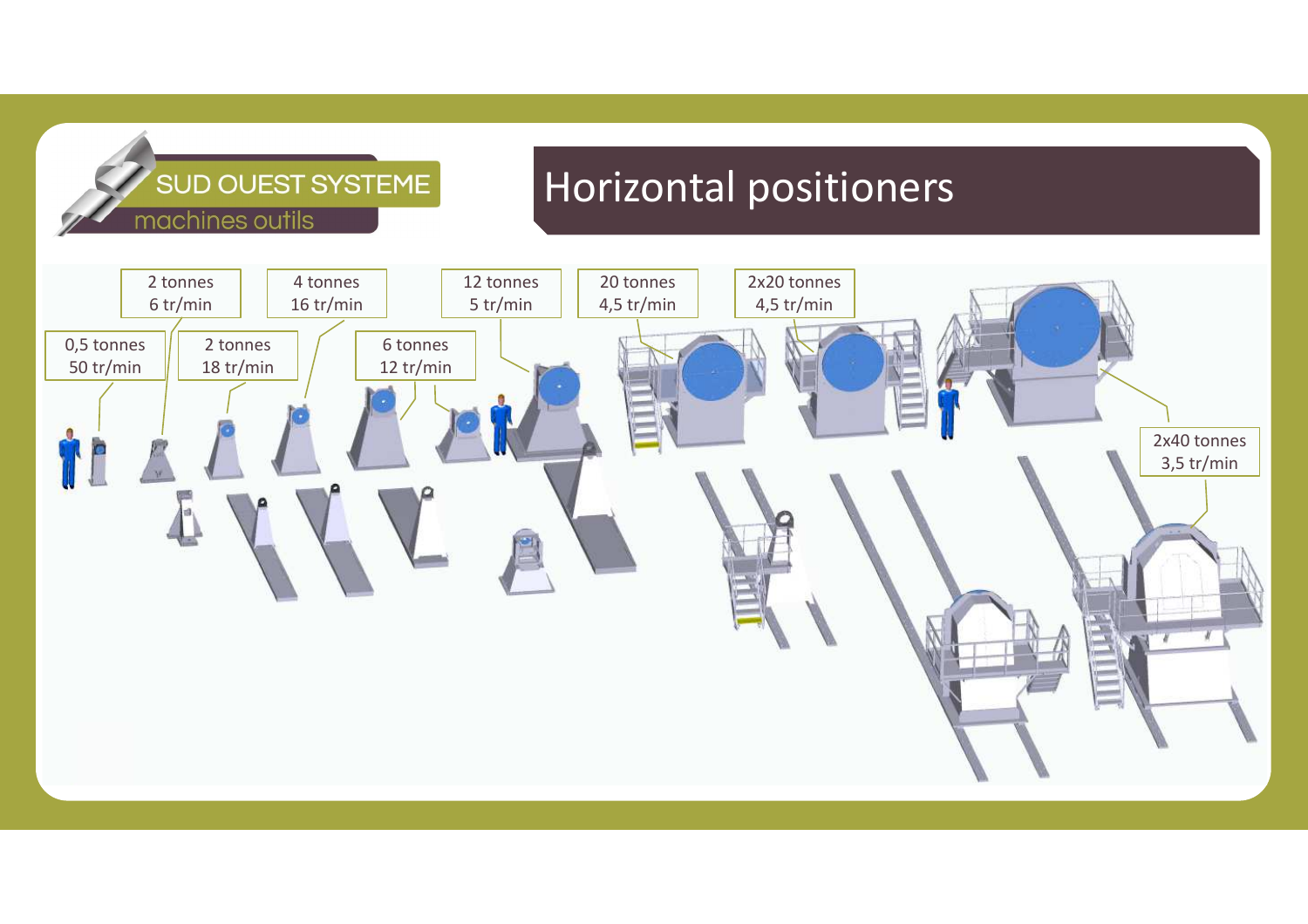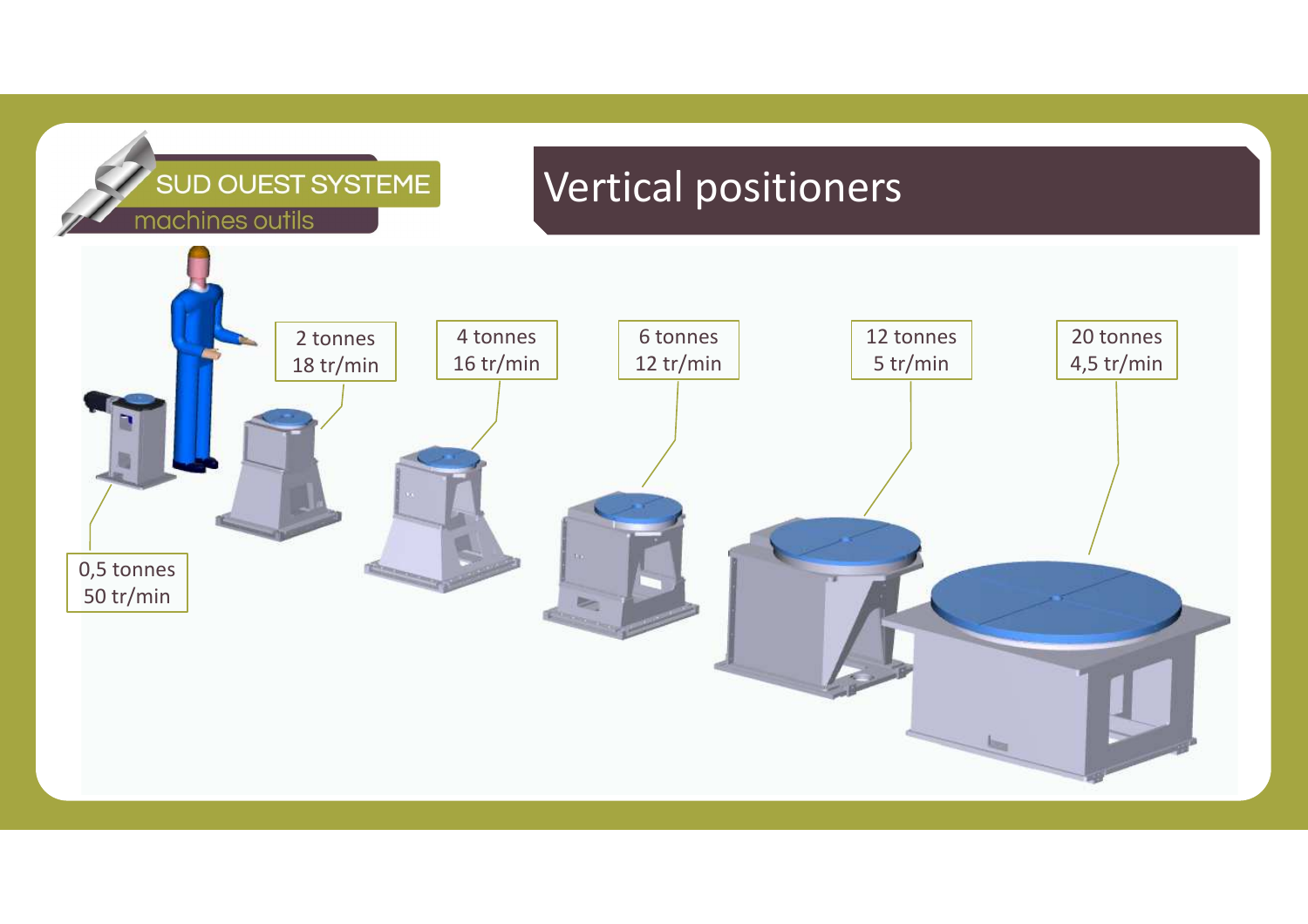SUD OUEST SYSTEME machines outils

**Continuous** 



**Intertek** 

# **Continuous positioner 3T :**



# **Continuous positioner 6T :**



#### **Features**:

- Rotation speed : 6 tr/min.
- Acceleration : 90°/s².

Positioner

- Maximum inertia : 800 kg/m².
- Nominal torque : 1 750 N/m.
- Axis / ground height : 1 100 mm.
- Accuracy : 0,20 mm/m.

#### **Features**:

- Rotation speed : 16 tr/min.
- Acceleration : 180°/s².
- Maximum inertia : 5 500 kg/m².
- Nominal torque : 5 750 N/m.
- Axis / ground height : 2 010 mm.
- Accuracy : 0,20 mm/m.

# **Continuous positioner 12T with 5 m bench :**



#### **Features**:

- Rotation speed : 5 tr/min.
- Acceleration : 45°/s².
- Maximum inertia : 12 000 kg/m².
- Nominal torque : 11 000 N/m.
- Axis / ground height : 2100 mm.
- Between positioner : 3 to 8 m.
- Accuracy : 0,20 mm/m.